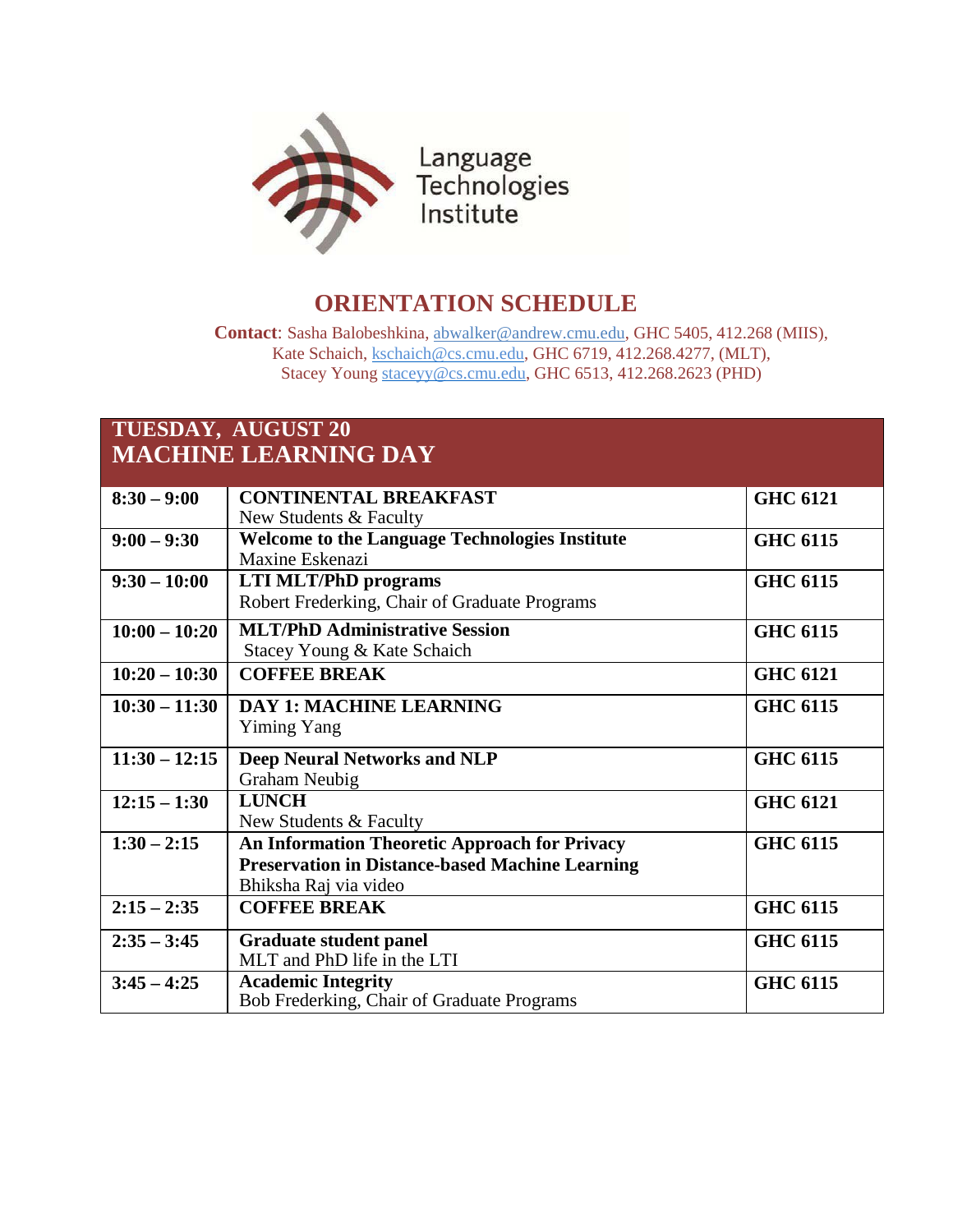| <b>WEDNESDAY, AUGUST 21</b> |                                                 |                 |  |  |  |
|-----------------------------|-------------------------------------------------|-----------------|--|--|--|
|                             | NATURAL LANGUAGE UNDERSTANDING DAY              |                 |  |  |  |
| $8:30 - 9:00$               | <b>CONTINENTAL BREAKFAST</b>                    | <b>GHC 6121</b> |  |  |  |
|                             | New Students & Faculty                          |                 |  |  |  |
| $9:00 - 10:00$              | DAY 2: NATURAL LANGUAGE UNDERSTANDING           | <b>GHC 6115</b> |  |  |  |
|                             | Graham Neubig                                   |                 |  |  |  |
| $10:00 - 10:45$             | <b>Semantics</b>                                | <b>GHC 6115</b> |  |  |  |
|                             | Teruko Mitamura                                 |                 |  |  |  |
| $10:45 - 11:00$             | <b>COFFEE BREAK</b>                             | <b>GHC 6121</b> |  |  |  |
| $11:00 - 11:45$             | <b>Question Answering</b>                       | <b>GHC 6115</b> |  |  |  |
|                             | Eric Nyberg                                     |                 |  |  |  |
| $11:45 - 12:30$             | <b>Information Retrieval</b>                    | <b>GHC 6115</b> |  |  |  |
|                             | Jamie Callan                                    |                 |  |  |  |
| $\overline{12:30-1:30}$     | <b>LUNCH</b>                                    | <b>GHC 6121</b> |  |  |  |
|                             | New Students & Faculty                          |                 |  |  |  |
| $1:30 - 2:15$               | <b>Machine Translation</b>                      | <b>GHC 6115</b> |  |  |  |
|                             | Robert Frederking, Chair of Graduate Programs   |                 |  |  |  |
| $2:15 - 2:45$               | <b>Low Resource Languages</b>                   | <b>GHC 6115</b> |  |  |  |
|                             | <b>Yulia Tsvetkov</b>                           |                 |  |  |  |
| $2:45 - 3:15$               | Ethics, NLP for good                            | <b>GHC 6115</b> |  |  |  |
|                             | <b>Yulia Tsvetkov</b>                           |                 |  |  |  |
| $3:15 - 3:30$               | <b>COFFEE BREAK</b>                             | <b>GHC 6121</b> |  |  |  |
| $3:30 - 3:45$               | <b>Natural Language: It's All About Meaning</b> | <b>GHC 6115</b> |  |  |  |
|                             | <b>Scott E Fahlman</b>                          |                 |  |  |  |
| $3:45 - 4:00$               | <b>Computational Linguistics in the LTI</b>     | <b>GHC 6115</b> |  |  |  |
|                             | David Mortenson                                 |                 |  |  |  |
| $4:00 - 4:15$               | <b>Searching for Engineering Diagrams</b>       | <b>GHC 6115</b> |  |  |  |
|                             | Jamie Callan                                    |                 |  |  |  |
| $4:15 - 5:15$               | What is research?                               | <b>GHC 6115</b> |  |  |  |
|                             | Alex Waibel                                     |                 |  |  |  |